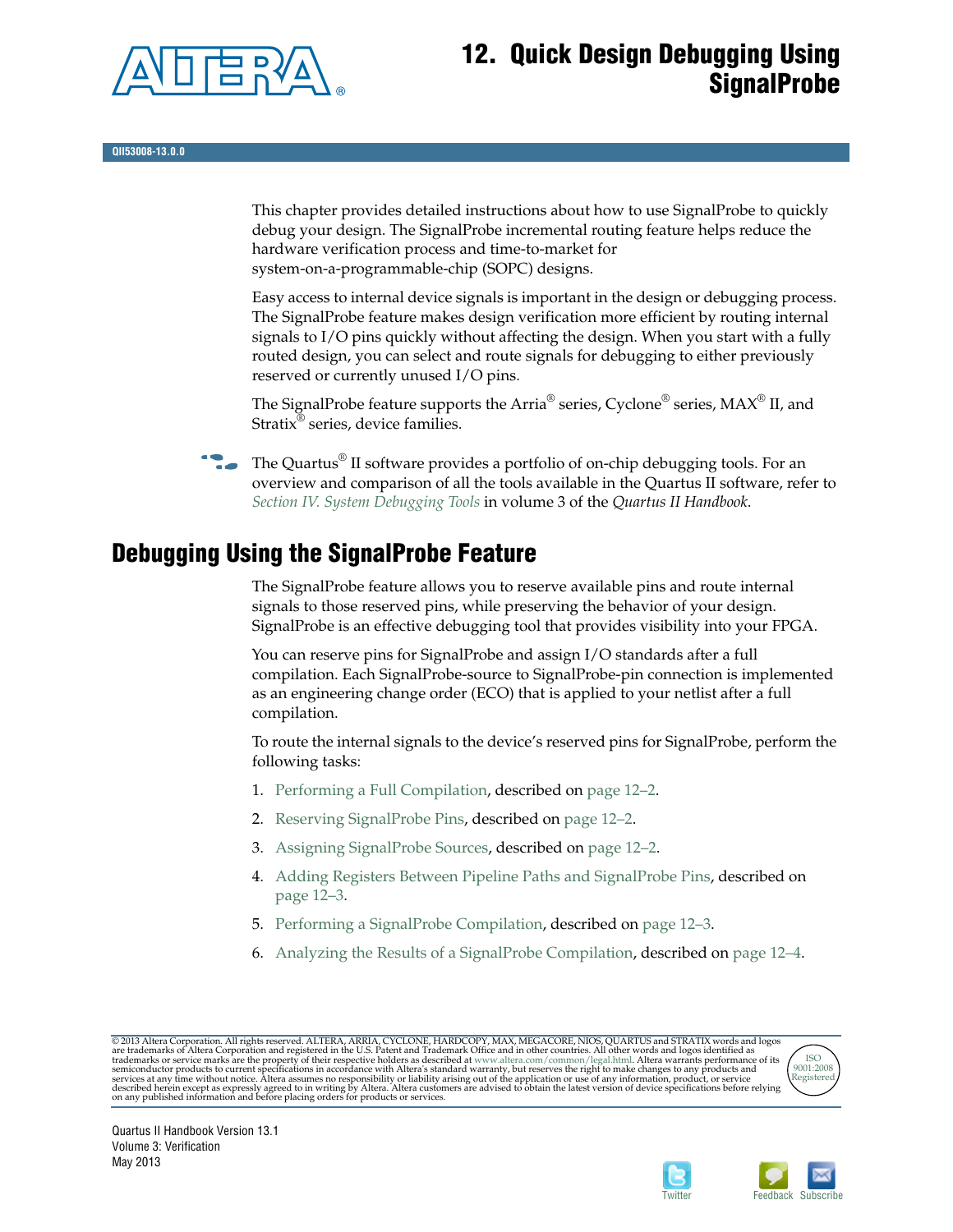### <span id="page-1-0"></span>**Performing a Full Compilation**

You must complete a full compilation to generate an internal netlist containing a list of internal nodes to probe.

To perform a full compilation, on the Processing menu, click **Start Compilation**.

## <span id="page-1-1"></span>**Reserving SignalProbe Pins**

SignalProbe pins can only be reserved after a full compilation. You can also probe any unused I/Os of the device. Assigning sources is a simple process after reserving SignalProbe pins. The sources for SignalProbe pins are the internal nodes and registers in the post-compilation netlist that you want to probe.

- **1 Although you can reserve SignalProbe pins using many features within the Quartus II** software, including the Pin Planner and the Tcl interface, you should use the **SignalProbe Pins** dialog box to create and edit your SignalProbe pins.
	- h For more information, refer to *[About SignalProbe](http://quartushelp.altera.com/current/master.htm#mergedProjects/program/sipro/comp_intro_signalprobe.htm)* in Quartus II Help.

#### <span id="page-1-2"></span>**Assigning SignalProbe Sources**

A SignalProbe source can be any combinational node, register, or pin in your post-compilation netlist. To find a SignalProbe source, in the Node Finder, use the SignalProbe filter to remove all sources that cannot be probed. You might not be able to find a particular internal node because the node can be optimized away during synthesis, or the node cannot be routed to the SignalProbe pin. For example, you cannot probe nodes and registers within Gigabit transceivers in Stratix IV devices because there are no physical routes available to the pins.

- $\mathbb{I}$  To probe virtual I/O pins generated in low-level partitions in an incremental compilation flow, select the source of the logic that feeds the virtual pin as your SignalProbe source pin.
	- h For more information, refer to *[SignalProbe Pins Dialog Box](http://quartushelp.altera.com/current/master.htm#mergedProjects/program/sipro/comp_db_pin_assignments.htm)* and *[Add SignalProbe Pins](http://quartushelp.altera.com/current/master.htm#mergedProjects/program/sipro/sipro_db_add_sipro_pin.htm) [Dialog Box](http://quartushelp.altera.com/current/master.htm#mergedProjects/program/sipro/sipro_db_add_sipro_pin.htm)* in Quartus II Help.

Because SignalProbe pins are implemented and routed as ECOs, turning the **SignalProbe enable** option on or off is the same as selecting **Apply Selected Change** or **Restore Selected Change** in the Change Manager window. (If the Change Manager window is not visible at the bottom of your screen, on the View menu, point to **Utility Windows** and click **Change Manager**.)

**For more information about the Change Manager for the Chip Planner and Resource** Property Editor, refer to the *[Engineering Change Management with the Chip Planner](http://www.altera.com/literature/hb/qts/qts_qii52017.pdf)* chapter in volume 2 of the *Quartus II Handbook*.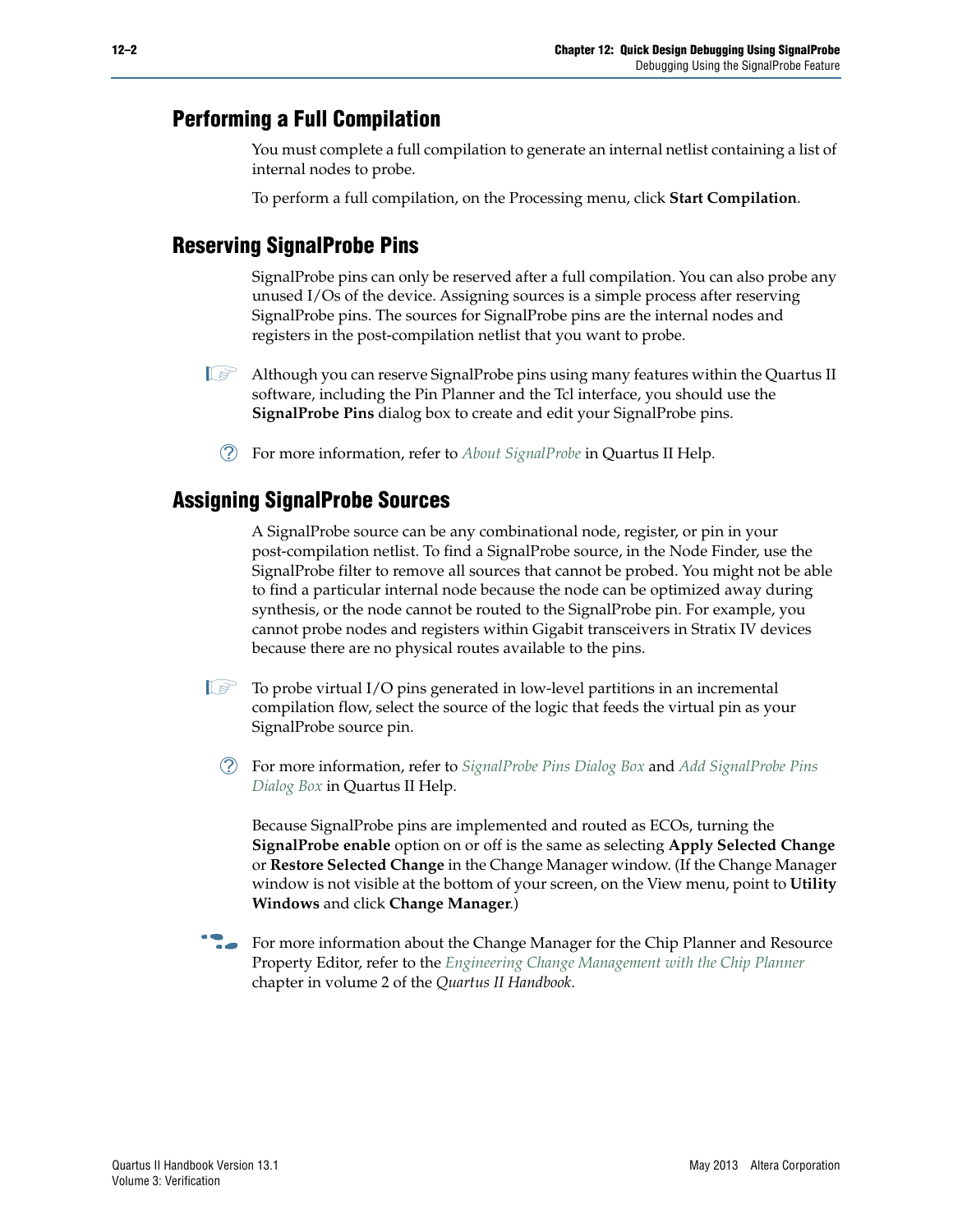## <span id="page-2-0"></span>**Adding Registers Between Pipeline Paths and SignalProbe Pins**

You can specify the number of registers placed between a SignalProbe source and a SignalProbe pin. The registers synchronize data to a clock and control the latency of the SignalProbe outputs. The SignalProbe feature automatically inserts the number of registers specified into the SignalProbe path.

[Figure 12–1](#page-2-2) shows a single register between the SignalProbe source Reg b 1 and SignalProbe SignalProbe\_Output\_2 output pin added to synchronize the data between the two SignalProbe output pins.

 $\mathbb{I}$  When you add a register to a SignalProbe pin, the SignalProbe compilation attempts to place the register to best meet timing requirements. You can place SignalProbe registers either near the SignalProbe source to meet  $f_{MAX}$  requirements, or near the I/O to meet  $t_{CO}$  requirements.



<span id="page-2-2"></span>**Figure 12–1. Synchronizing SignalProbe Outputs with a SignalProbe Register**

h To pipeline an existing SignalProbe connection, refer to *[Add SignalProbe Pins Dialog](http://quartushelp.altera.com/current/master.htm#mergedProjects/program/sipro/sipro_db_add_sipro_pin.htm) [Box](http://quartushelp.altera.com/current/master.htm#mergedProjects/program/sipro/sipro_db_add_sipro_pin.htm)* in Quartus II Help.

In addition to clock input for pipeline registers, you can also specify a reset signal pin for pipeline registers. To specify a reset pin for pipeline registers, use the Tcl command make sp, as described in ["Scripting Support" on page 12–6.](#page-5-0)

### <span id="page-2-1"></span>**Performing a SignalProbe Compilation**

Perform a SignalProbe compilation to route your SignalProbe pins. A SignalProbe compilation saves and checks all netlist changes without recompiling the other parts of the design. A SignalProbe compilation takes a fraction of the time of a full compilation to finish. The design's current placement and routing are preserved.

To perform a SignalProbe compilation, on the Processing menu, point to **Start** and click **Start SignalProbe Compilation**.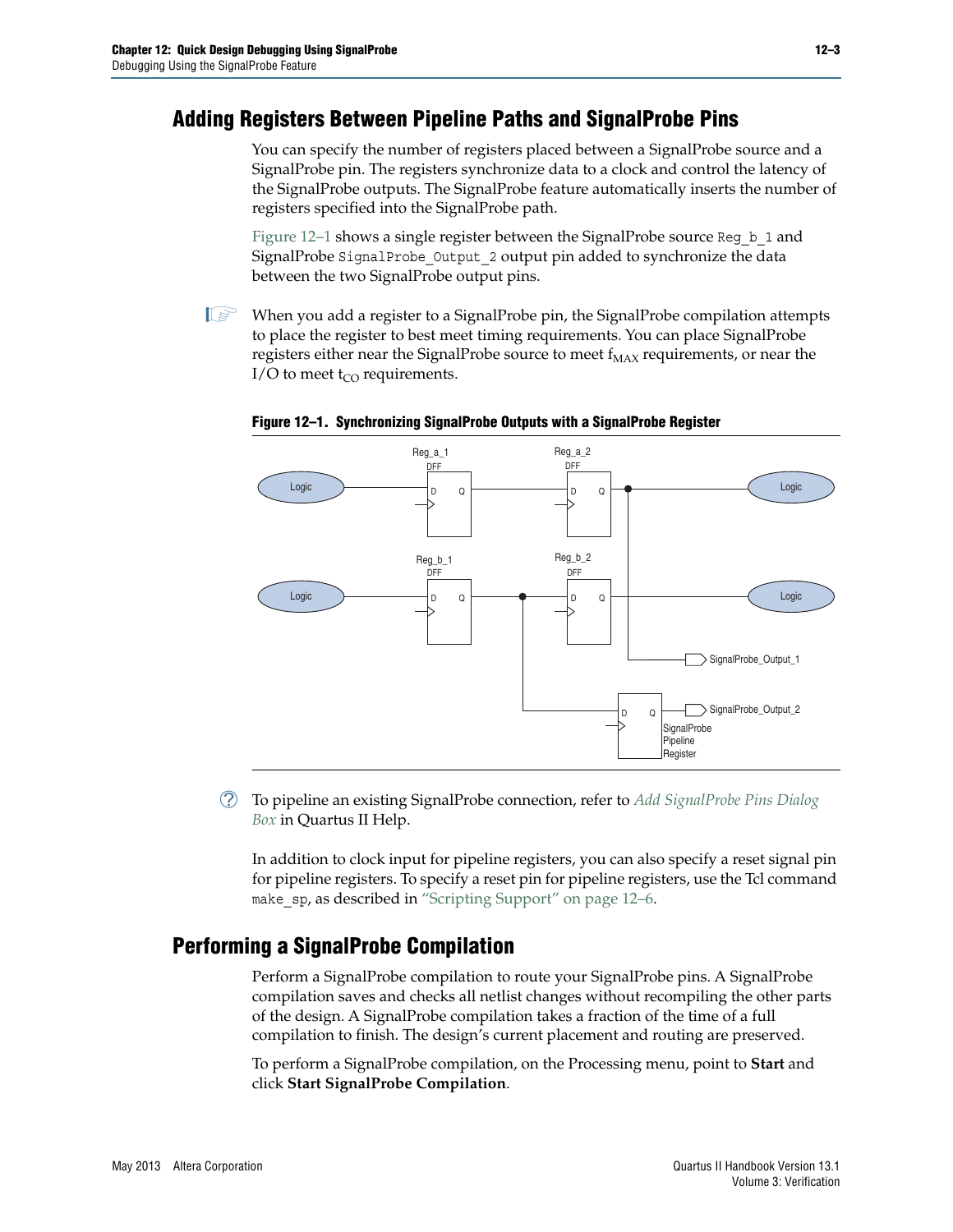## <span id="page-3-0"></span>**Analyzing the Results of a SignalProbe Compilation**

After a SignalProbe compilation, the results are available in the compilation report file. Each SignalProbe pin is displayed in the **SignalProbe Fitting Result** page in the **Fitter** section of the Compilation Report. To view the status of each SignalProbe pin in the **SignalProbe Pins** dialog box, on the Tools menu, click **SignalProbe Pins**.

The status of each SignalProbe pin appears in the Change Manager window [\(Figure 12–2](#page-3-1)). (If the Change Manager window is not visible at the bottom of your GUI, from the View menu, point to **Utility Windows** and click **Change Manager**.)

<span id="page-3-1"></span>**Figure 12–2. Change Manager Window with SignalProbe Pins**

| Index            | Node Name     | Change Type | Old Value    | Target Value                       | Current Value                       | Disk Value                         |
|------------------|---------------|-------------|--------------|------------------------------------|-------------------------------------|------------------------------------|
| $H$ <sup>1</sup> | signalprobe 1 | SignalProbe | Disconnected | filtref state_m:inst1 filter.idle  | filtrefstate_m:inst1ffilter.idle    | filtref state m:inst1 filter.idle  |
| $E$ 2            | signalprobe 2 | SignalProbe | Disconnected | filtref state m:inst1 filter.tap1  | filtref state m:inst1 filter.tap1   | filtref state_m:inst1 filter.tap1  |
| $\boxplus$ 3     | signalprobe 3 | SignalProbe | Disconnected | lfiltrefistate m:inst1lfilter.tap2 | lfiltrefistate m:inst1lfilter.tap2  | filtref state_m:inst1 filter.tap2  |
| $\boxplus$ 4     | signalprobe 4 | SignalProbe | Disconnected | filtref state m:inst1 filter.tap3  | [filtref state m:inst1 filter.tap3. | lfiltref state_m:inst1 filter.tap3 |
| 田 5              | signalprobe 5 | SignalProbe | Disconnected | filtref state_m:inst1 filter.tap4  | filtref state_m:inst1 filter.tap4   | filtref state_m:inst1 filter.tap4  |
|                  |               |             |              |                                    |                                     | $\rightarrow$                      |

f For more information about how to use the Change Manager, refer to the *[Engineering](http://www.altera.com/literature/hb/qts/qts_qii52017.pdf) [Change Management with the Chip Planner](http://www.altera.com/literature/hb/qts/qts_qii52017.pdf)* chapter in volume 2 of the *Quartus II Handbook*.

To view the timing results of each successfully routed SignalProbe pin, on the Processing menu, point to **Start** and click **Start Timing Analysis**.

### <span id="page-3-2"></span>**SignalProbe Compilation Functions**

After a full compilation, you can start a SignalProbe compilation either manually or automatically. A SignalProbe compilation performs the following functions:

- Validates SignalProbe pins
- Validates your specified SignalProbe sources
- Adds registers into SignalProbe paths, if applicable
- Attempts to route from SignalProbe sources through registers to SignalProbe pins

To run the SignalProbe compilation immediately after a full compilation, on the Tools menu, click **SignalProbe Pins**. In the **SignalProbe Pins** dialog box, click **Start Check & Save All Netlist Changes**.

To run a SignalProbe compilation manually after a full compilation, on the Processing menu, point to **Start** and click **Start SignalProbe Compilation**.

**1 You must run the Fitter before a SignalProbe compilation. The Fitter generates a list of** all internal nodes that can serve as SignalProbe sources.

Turn the **SignalProbe enable** option on or off in the **SignalProbe Pins** dialog box to enable or disable each SignalProbe pin.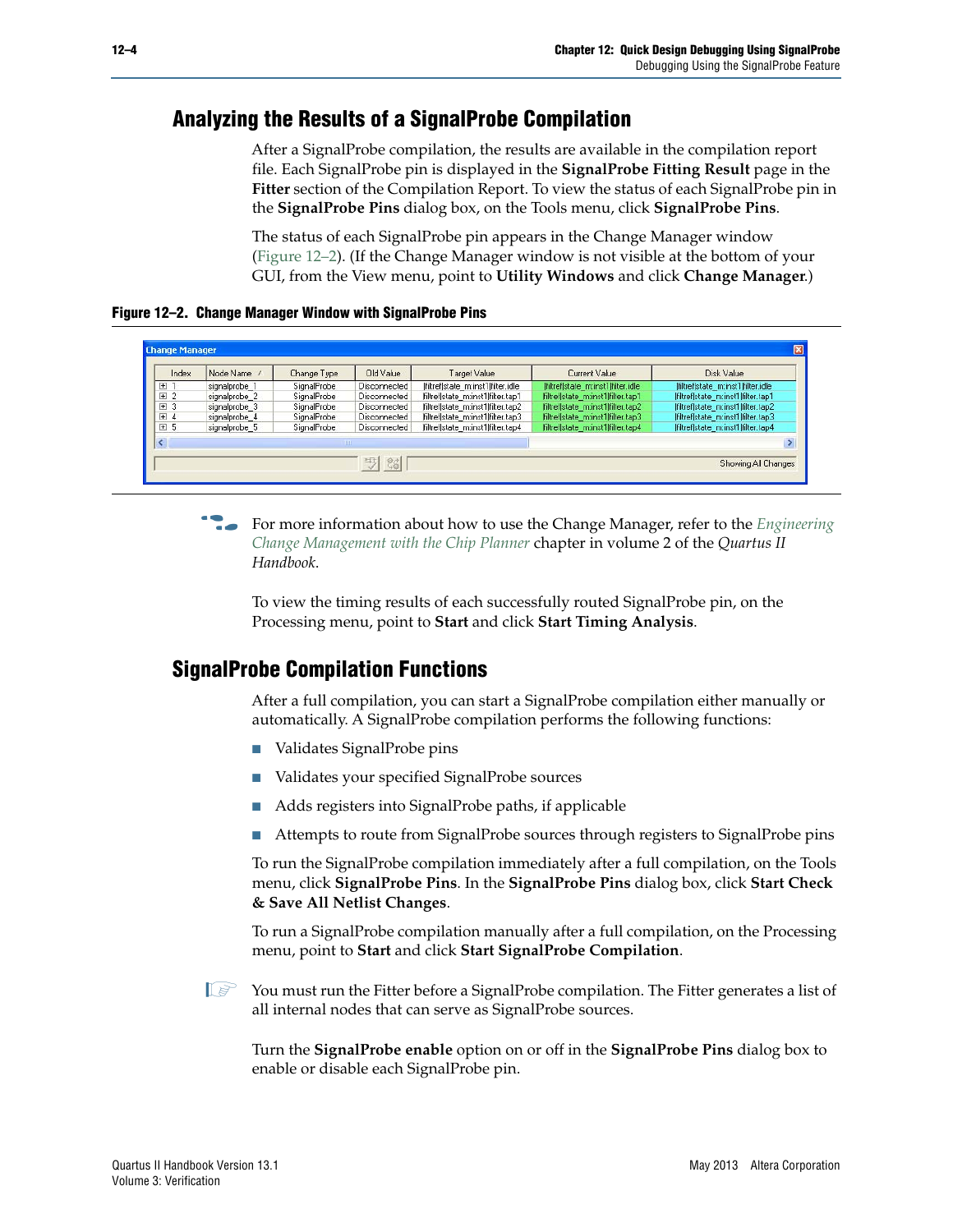## **Understanding the Results of a SignalProbe Compilation**

After a SignalProbe compilation, the results appear in two sections of the compilation report file. The fitting results and status [\(Table 12–1](#page-4-1)) of each SignalProbe pin appears in the **SignalProbe Fitting Result** screen in the Fitter section of the Compilation Report ([Figure 12–3](#page-4-2)).

<span id="page-4-1"></span>**Table 12–1. Status Values**

| <b>Status</b>          | <b>Description</b>                                    |
|------------------------|-------------------------------------------------------|
| Routed                 | Connected and routed successfully                     |
| Not Routed             | Not enabled                                           |
| <b>Failed to Route</b> | Failed routing during last SignalProbe compilation    |
| Need to Compile        | Assignment changed since last SignalProbe compilation |

#### <span id="page-4-2"></span>**Figure 12–3. SignalProbe Fitting Results Page in the Compilation Report Window**



The **SignalProbe source to output delays** screen in the Timing Analysis section of the Compilation Report displays the timing results of each successfully routed SignalProbe pin [\(Figure 12–4](#page-4-0)).

<span id="page-4-0"></span>**Figure 12–4. SignalProbe Source to Output Delays Page in the Compilation Report Window**

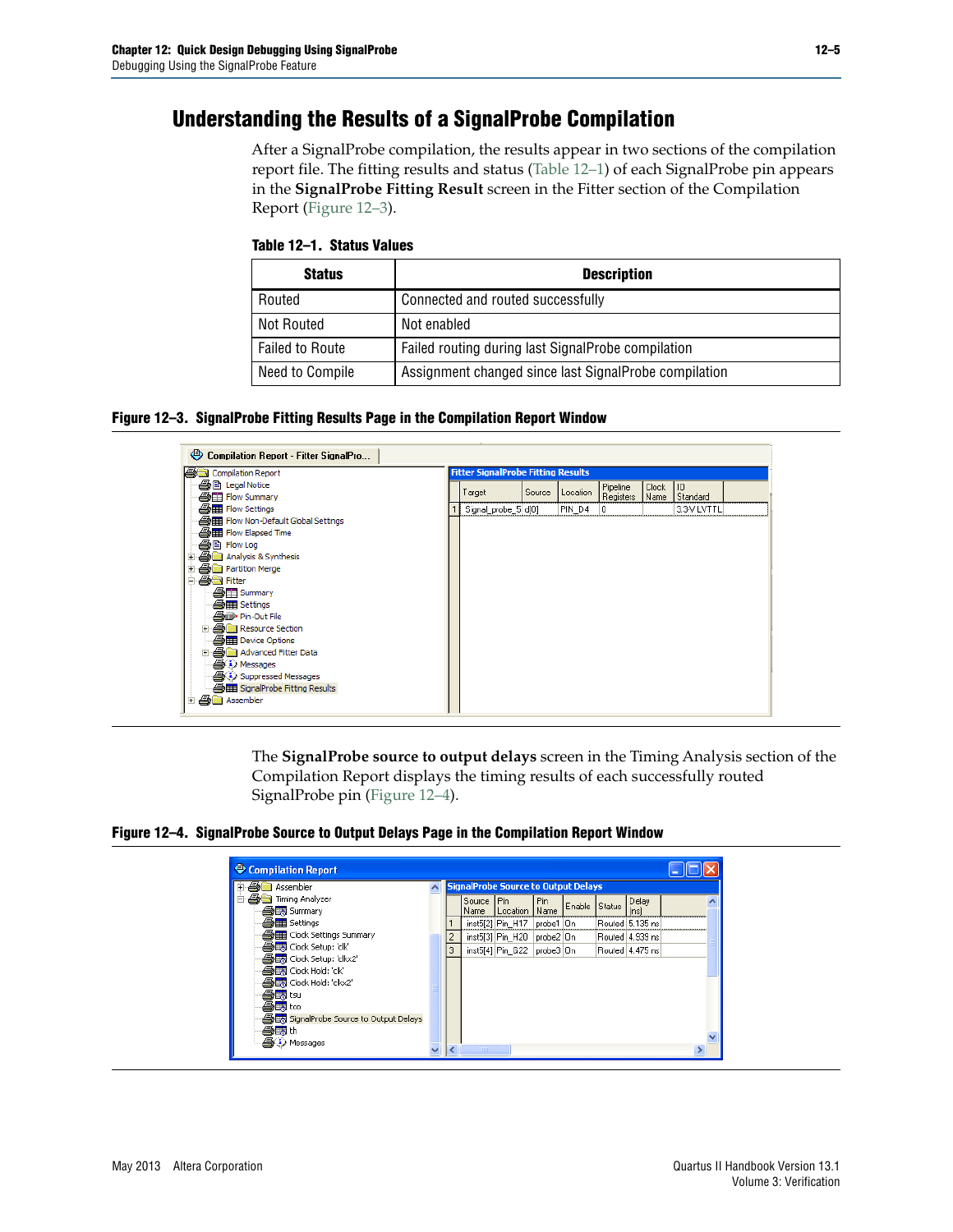$\mathbb{I}$  After a SignalProbe compilation, the processing screen of the Messages window also provides the results for each SignalProbe pin and displays slack information for each successfully routed SignalProbe pin.

#### <span id="page-5-1"></span>**Analyzing SignalProbe Routing Failures**

A SignalProbe compilation can fail for any of the following reasons:

- **Route unavailable—the SignalProbe compilation failed to find a route from the** SignalProbe source to the SignalProbe pin because of routing congestion.
- **Invalid or nonexistent SignalProbe source—you entered a SignalProbe source** that does not exist or is invalid.
- **Unusable output pin—the output pin selected is found to be unusable.**

Routing failures can occur if the SignalProbe pin's I/O standard conflicts with other I/O standards in the same I/O bank.

If routing congestion prevents a successful SignalProbe compilation, you can allow the compiler to modify routing to the specified SignalProbe source. On the Tools menu, click **SignalProbe Pins** and turn on **Modify latest fitting results during SignalProbe compilation**. This setting allows the Fitter to modify existing routing channels used by your design.

**1 Turning on Modify latest fitting results during SignalProbe compilation** can change the performance of your design.

## <span id="page-5-0"></span>**Scripting Support**

You can also run some procedures at a command prompt. For detailed information about scripting command options, refer to the Quartus II command-line and Tcl API Help browser. To run the Help browser, type the following command at the command prompt:

quartus\_sh --qhelp  $\leftrightarrow$ 

- 1 The Tcl commands in this section are part of the ::quartus::chip\_planner Quartus II Tcl API. Source or include the ::quartus::chip\_planner Tcl package in your scripts to make these commands available.
- **For more information about Tcl scripting, refer to the** *[Tcl Scripting](http://www.altera.com/literature/hb/qts/qts_qii52003.pdf)* **chapter in volume 2** of the *Quartus II Handbook*. For more information about all settings and constraints in the Quartus II software, refer to the *[Quartus II Settings File Reference Manual](http://www.altera.com/literature/manual/mnl_qsf_reference.pdf)*. For more information about command-line scripting, refer to the *[Command-Line Scripting](http://www.altera.com/literature/hb/qts/qts_qii52002.pdf)* chapter in volume 2 of the *Quartus II Handbook*.

#### **Making a SignalProbe Pin**

To make a SignalProbe pin, type the following command:

```
make_sp [-h | -help] [-long_help] [-clk <clk>] [-io_std <io_std>] \
-loc <loc> -pin_name <pin name> [-regs <regs>] [-reset <reset>] \
-src_name <source name>
```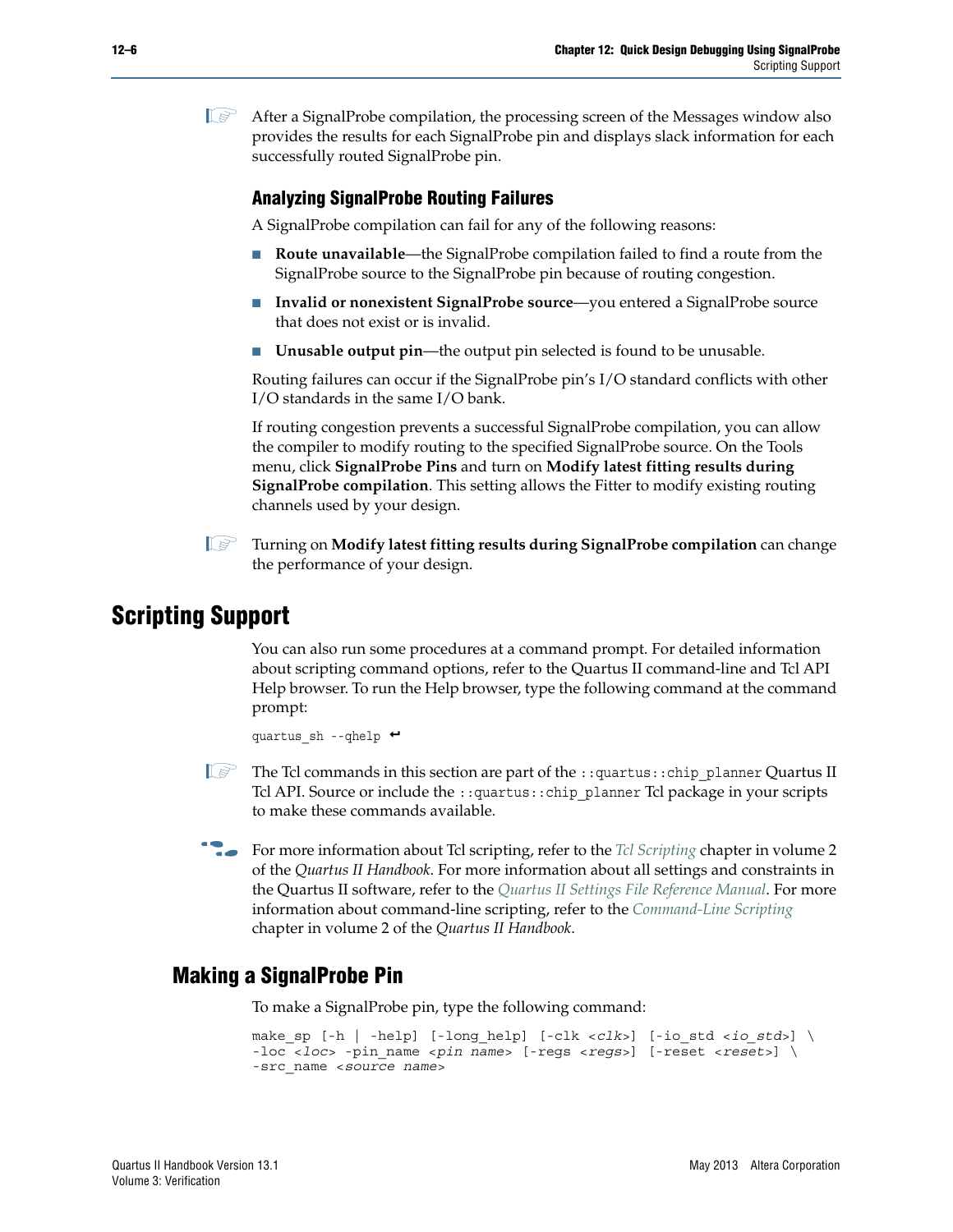### **Deleting a SignalProbe Pin**

To delete a SignalProbe pin, type the following Tcl command:

delete\_sp [-h | -help] [-long\_help] -pin\_name <*pin name*>

### **Enabling a SignalProbe Pin**

To enable a SignalProbe pin, type the following Tcl command:

```
enable_sp [-h | -help] [-long_help] -pin_name <pin name>
```
#### **Disabling a SignalProbe Pin**

To disable a SignalProbe pin, type the following Tcl command:

disable\_sp [-h | -help] [-long\_help] -pin\_name <*pin name*>

#### **Performing a SignalProbe Compilation**

To perform a SignalProbe compilation, type the following command:

quartus\_sh --flow signalprobe <*project name*>

#### **Script Example**

[Example 12–1](#page-6-0) shows a script that creates a SignalProbe pin called sp1 and connects the sp1 pin to source node reg1 in a project that was already compiled.

#### <span id="page-6-0"></span>**Example 12–1. Creating a SignalProbe Pin Called sp1**

```
package require ::quartus::chip_planner
project_open project
read_netlist
make sp -pin name sp1 -src name reg1
check_netlist_and_save
project_close
```
#### **Reserving SignalProbe Pins**

To reserve a SignalProbe pin, add the commands shown in [Example 12–2](#page-6-1) to the Quartus II Settings File (**.qsf**) for your project.

#### <span id="page-6-1"></span>**Example 12–2. Reserving a SignalProbe Pin**

```
set_location_assignment <location> -to <SignalProbe pin name>
set_instance_assignment -name RESERVE_PIN \
"AS SIGNALPROBE OUTPUT" -to <SignalProbe pin name>
```
Valid locations are pin location names, such as Pin\_A3.

For more information about reserving SignalProbe pins, refer to ["Reserving](#page-1-1) [SignalProbe Pins" on page 12–2.](#page-1-1)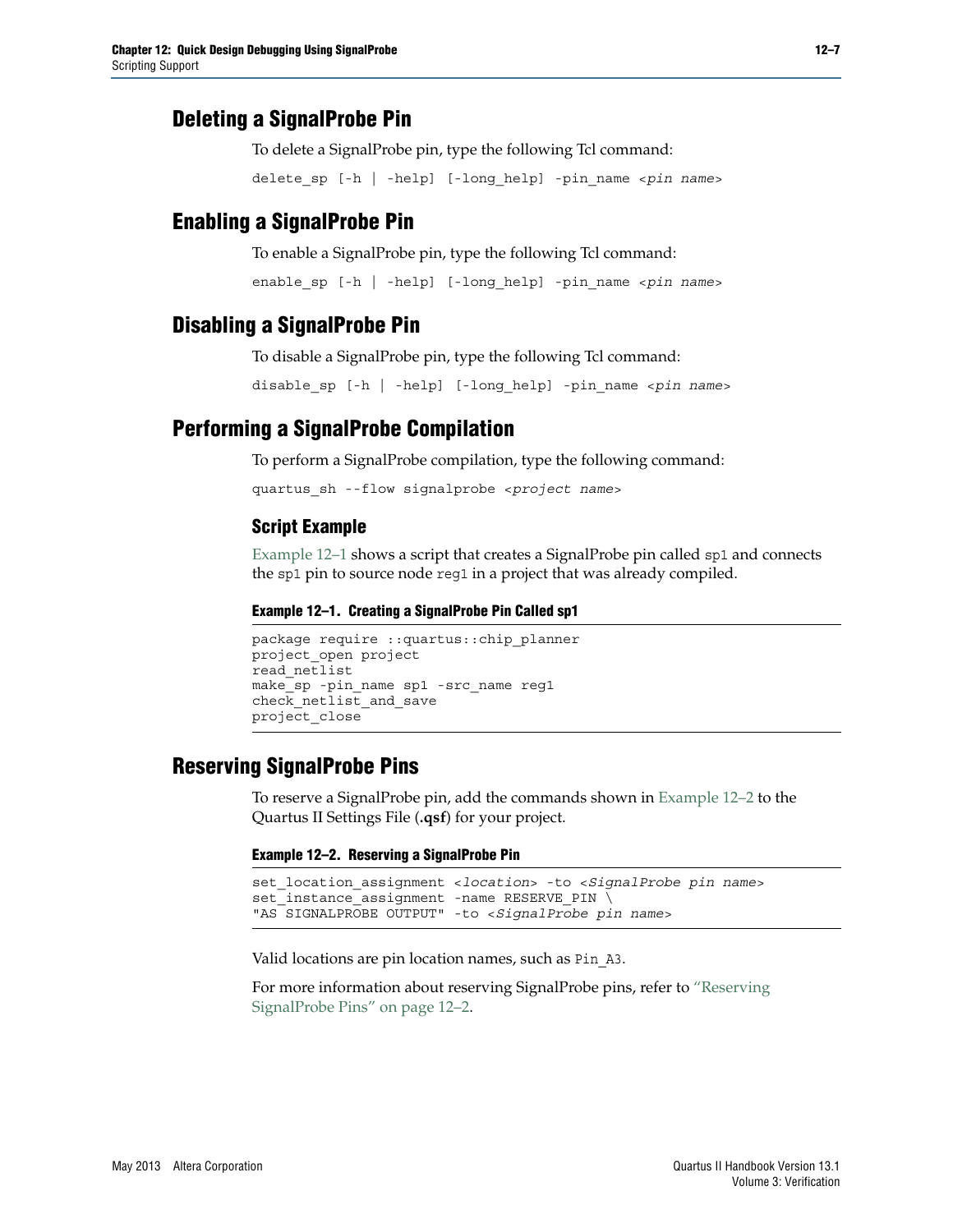#### **Common Problems When Reserving a SignalProbe Pin**

If you cannot reserve a SignalProbe pin in the Quartus II software, it is likely that one of the following is true:

- You have selected multiple pins.
- A compilation is running in the background. Wait until the compilation is complete before reserving the pin.
- You have the Quartus II Web Edition software, in which the SignalProbe feature is not enabled by default. You must turn on TalkBack to enable the SignalProbe feature in the Quartus II Web Edition software.
- You have not set the pin reserve type to **As Signal Probe Output**. To reserve a pin, on the Assignments menu, in the **Assign Pins** dialog box, select **As SignalProbe Output**.
- The pin is reserved from a previous compilation. During a compilation, the Quartus II software reserves each pin on the targeted device. If you end the Quartus II process during a compilation, for example, with the **Windows Task Manager End Process** command or the UNIX kill command, perform a full recompilation before reserving pins as SignalProbe outputs.
- The pin does not support the SignalProbe feature. Select another pin.
- The current device family does not support the SignalProbe feature.

#### **Adding SignalProbe Sources**

Use the following Tcl commands to add SignalProbe sources.

To assign the node name to a SignalProbe pin, type the following Tcl command:

```
set instance assignment -name SIGNALPROBE SOURCE <node name> -to \
<SignalProbe pin name>
```
The next command turns on SignalProbe routing. To turn off individual SignalProbe pins, specify OFF instead of ON with the following command:

```
set instance assignment -name SIGNALPROBE ENABLE ON -to \
<SignalProbe pin name>
```
h For more information about adding SignalProbe sources, refer to *[SignalProbe Pins](http://quartushelp.altera.com/current/master.htm#mergedProjects/program/sipro/comp_db_pin_assignments.htm) [Dialog Box](http://quartushelp.altera.com/current/master.htm#mergedProjects/program/sipro/comp_db_pin_assignments.htm)* and *[Add SignalProbe Pins Dialog Box](http://quartushelp.altera.com/current/master.htm#mergedProjects/program/sipro/sipro_db_add_sipro_pin.htm)* in Quartus II Help.

#### **Assigning I/O Standards**

To assign an I/O standard to a pin, type the following Tcl command:

```
set_instance_assignment -name IO_STANDARD <I/O standard> -to \
<SignalProbe pin name>
```
h For a list of valid I/O standards, refer *[I](Add SignalProbe Pins Dialog Box)[/O Standards](http://quartushelp.altera.com/current/mergedProjects/reference/glossary/def_iostandard.htm)* to the in the Quartus II Help.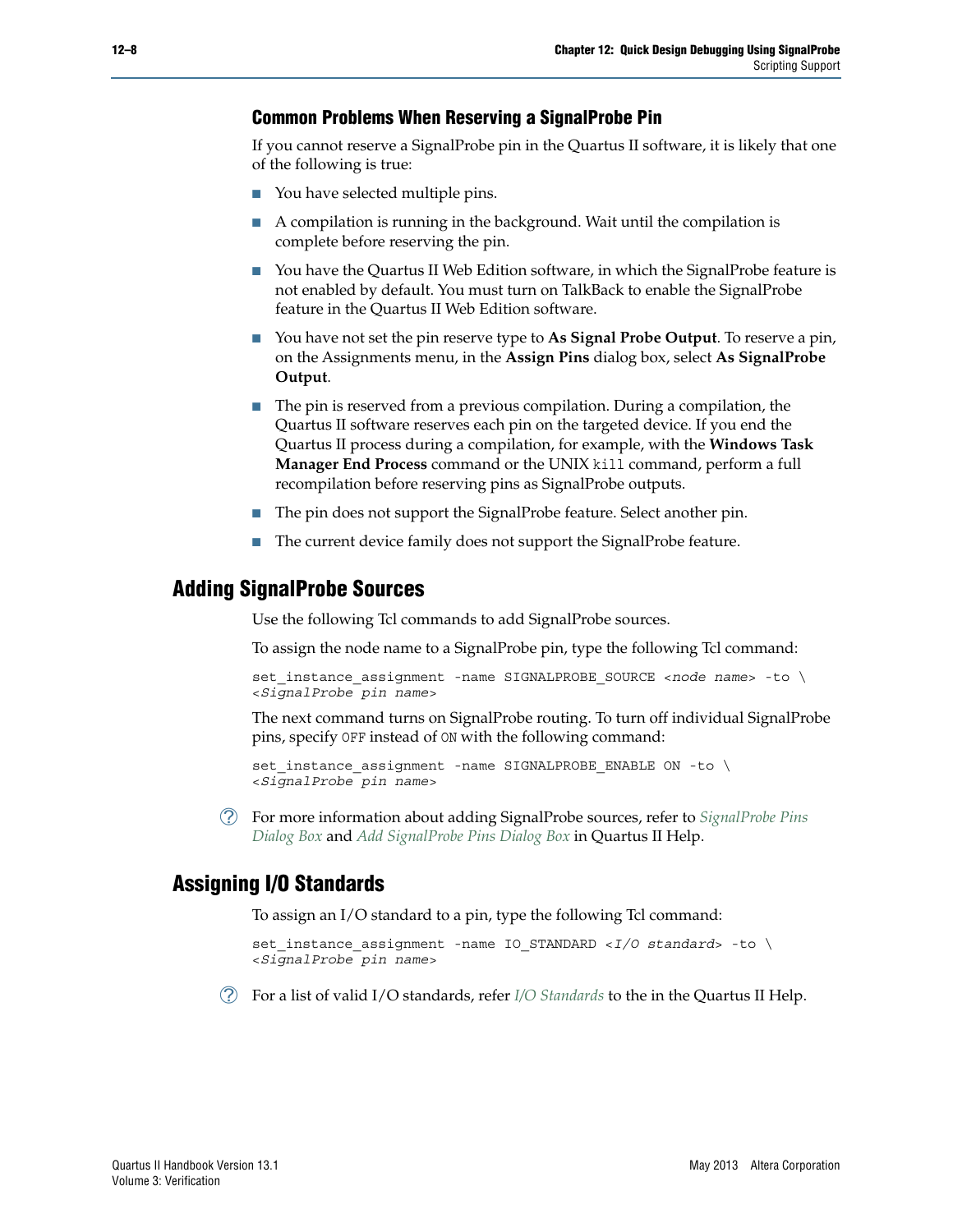### **Adding Registers for Pipelining**

To add registers for pipelining, type the following Tcl command:

```
set_instance_assignment -name SIGNALPROBE_CLOCK <clock name> -to \
<SignalProbe pin name>
set instance assignment \
-name SIGNALPROBE_NUM_REGISTERS <number of registers> -to \
<SignalProbe pin name>
```
### **Running SignalProbe Immediately After a Full Compilation**

To run SignalProbe immediately after a full compilation, type the following Tcl command:

set global assignment -name SIGNALPROBE DURING NORMAL COMPILATION ON

For more information about running SignalProbe automatically, refer to ["SignalProbe](#page-3-2) [Compilation Functions" on page 12–4.](#page-3-2)

#### **Running SignalProbe Manually**

To run SignalProbe as part of a scripted flow using Tcl, use the following in your script:

execute flow -signalprobe

To perform a Signal Probe compilation interactively at a command prompt, type the following command:

quartus\_sh\_fit --flow signalprobe *<project name>*

For more information about running SignalProbe manually, refer to ["SignalProbe](#page-3-2) [Compilation Functions" on page 12–4.](#page-3-2)

#### **Enabling or Disabling All SignalProbe Routing**

Use the Tcl command in [Example 12–3](#page-8-0) to turn on or turn off SignalProbe routing. When using this command, to turn SignalProbe routing on, specify ON. To turn SignalProbe routing off, specify OFF.

#### <span id="page-8-0"></span>**Example 12–3. Turning SignalProbe On or Off with Tcl Commands**

```
set spe [get_all_assignments -name SIGNALPROBE ENABLE] \
foreach_in_collection asgn $spe {
   set signalprobe pin name [lindex $asgn 2]
   set instance assignment -name SIGNALPROBE ENABLE -to \
$signalprobe_pin_name <ON|OFF> }
```
For more information about enabling or disabling SignalProbe routing, refer to [page 12–4.](#page-3-2)

#### **Allowing SignalProbe to Modify Fitting Results**

To turn on **Modify latest fitting results**, type the following Tcl command:

set global assignment -name SIGNALPROBE ALLOW OVERUSE ON